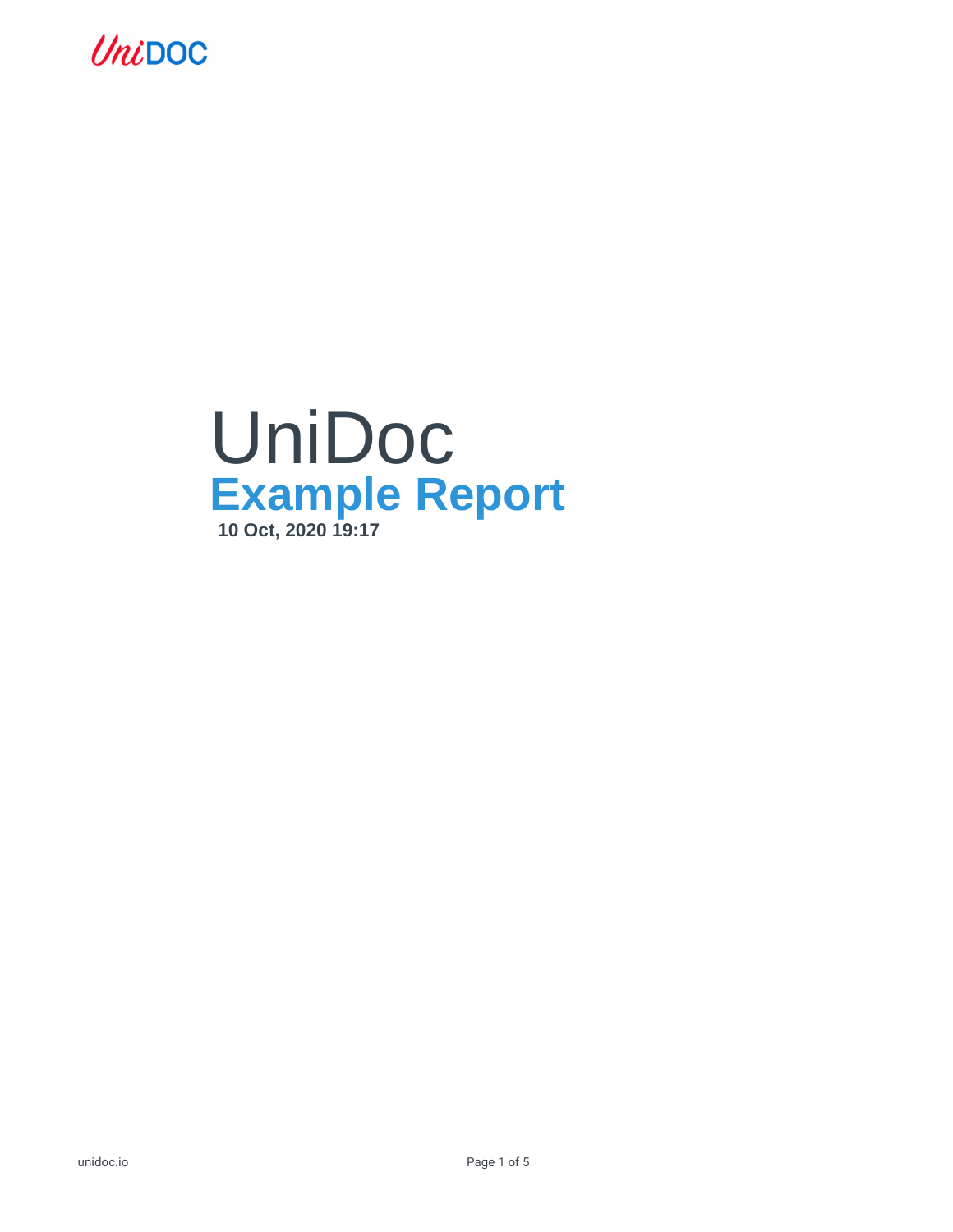## UniDOC

# **Table of Contents**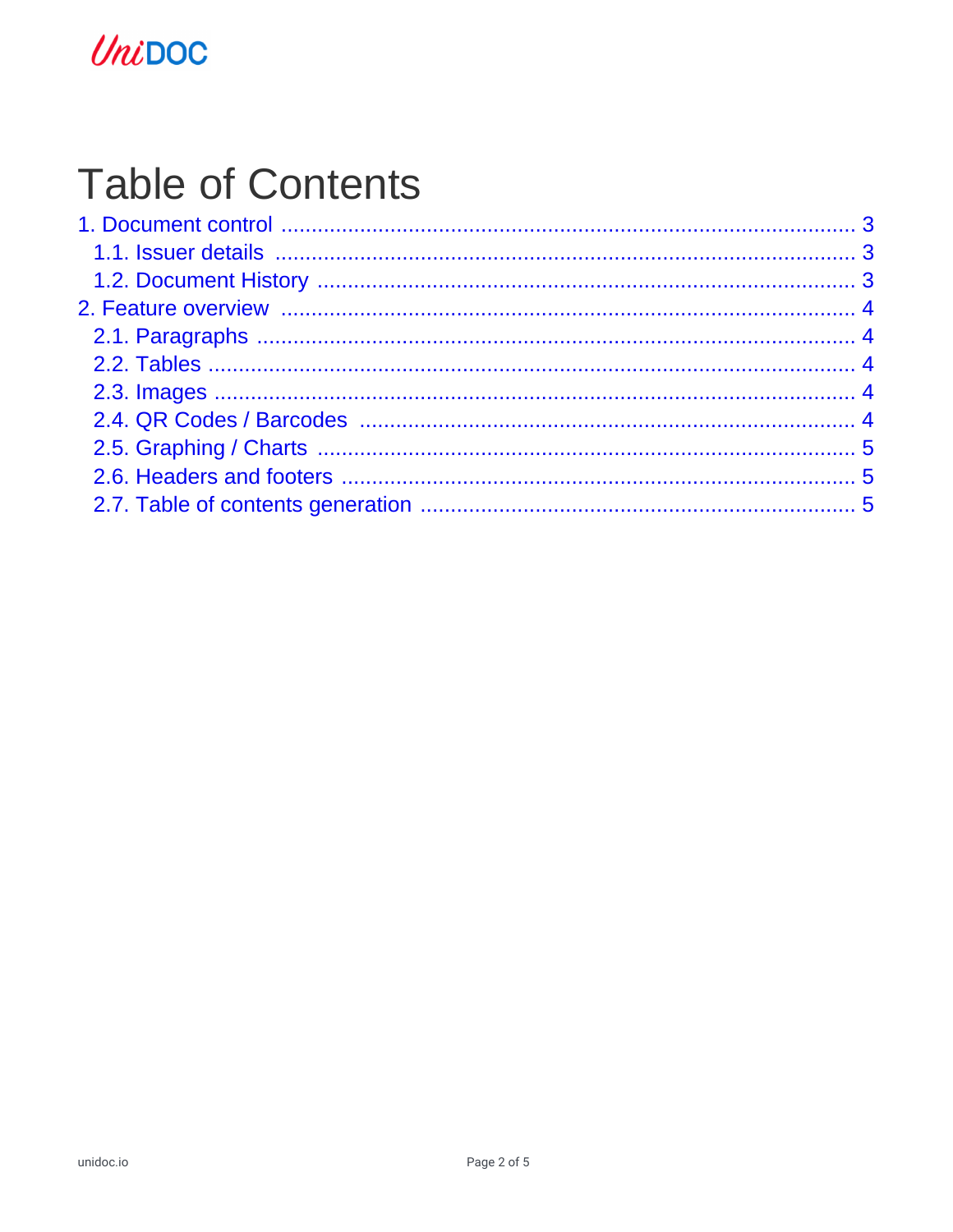## UniDOC

### <span id="page-2-1"></span><span id="page-2-0"></span>1. Document control 1.1. Issuer details

| <b>Issuer</b>  | UniDoc                                 |
|----------------|----------------------------------------|
| <b>Address</b> | Klapparstig 16, 101 Reykjavik, Iceland |
| <b>Email</b>   | sales@unidoc.io                        |
| <b>Web</b>     | unidoc.io                              |
| <b>Author</b>  | UniDoc report generator                |

## <span id="page-2-2"></span>1.2. Document History

| Date Issued        | <b>UniDoc Version</b> | <b>Type/Change</b> |
|--------------------|-----------------------|--------------------|
| 10 Oct, 2020 13:35 | 3.12.3                | First issue        |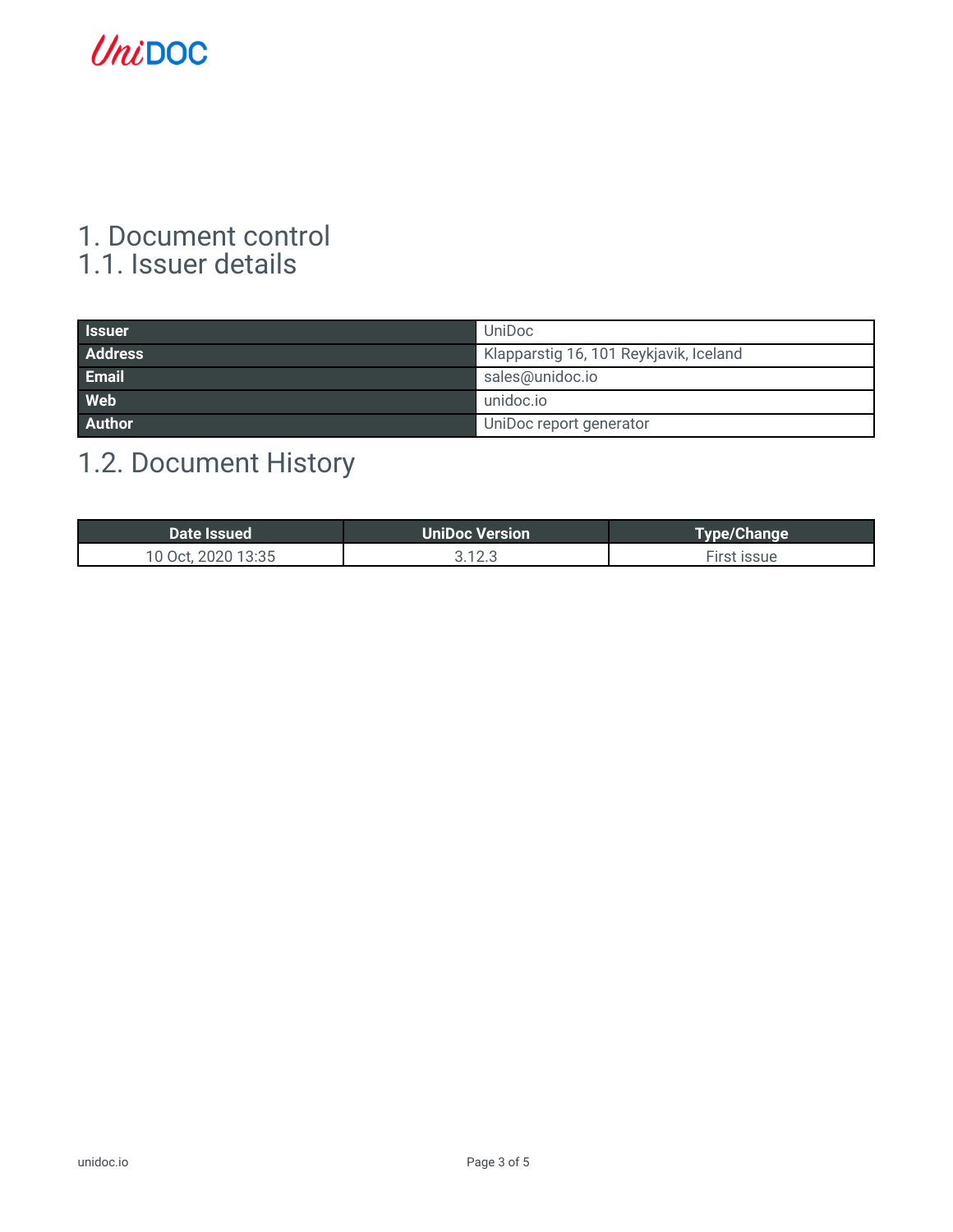

### <span id="page-3-0"></span>2. Feature overview

This chapter demonstrates a few of the features of UniDoc that can be used for report generation.

## <span id="page-3-1"></span>2.1. Paragraphs

Paragraphs are used to represent text, as little as a single character, a word or multiple words forming multiple sentences. UniDoc handles automatically wrapping those across lines and pages, making it relatively easy to work with. They can also be left, center, right aligned or justified as illustrated below:

Lorem ipsum dolor sit amet, consectetur adipiscing elit, sed do eiusmod tempor incididuntut labore et dolore magna aliqua. Ut enim ad minim veniam, quis nostrud exercitation ullamco laboris nisi ut aliquip ex ea commodo consequat. Duis aute irure dolor in reprehenderit in voluptate velit esse cillum doloreeu fugiat nulla pariatur. Excepteur sint occaecat cupidatat non proident, sunt in culpa qui officia deserunt mollit anim id est laborum.

Lorem ipsum dolor sit amet, consectetur adipiscing elit, sed do eiusmod tempor incididuntut labore et dolore magna aliqua. Ut enim ad minim veniam, quis nostrud exercitation ullamco laboris nisi ut aliquip ex ea commodo consequat. Duis aute irure dolor in reprehenderit in voluptate velit esse cillum doloreeu fugiat nulla pariatur. Excepteur sint occaecat cupidatat non proident, sunt in culpa qui officia deserunt mollit anim id est laborum.

Lorem ipsum dolor sit amet, consectetur adipiscing elit, sed do eiusmod tempor incididuntut labore et dolore magna aliqua. Ut enim ad minim veniam, quis nostrud exercitation ullamco laboris nisi ut aliquip ex ea commodo consequat. Duis aute irure dolor in reprehenderit in voluptate velit esse cillum doloreeu fugiat nulla pariatur. Excepteur sint occaecat cupidatat non proident, sunt in culpa qui officia deserunt mollit anim id est laborum.

Lorem ipsum dolor sit amet, consectetur adipiscing elit, sed do eiusmod tempor incididuntut labore et dolore magna aliqua. Ut enim ad minim veniam, quis nostrud exercitation ullamco laboris nisi ut aliquip ex ea commodo consequat. Duis aute irure dolor in reprehenderit in voluptate velit esse cillum doloreeu fugiat nulla pariatur. Excepteur sint occaecat cupidatat non proident, sunt in culpa qui officia deserunt mollit anim id est laborum.

#### <span id="page-3-2"></span>2.2. Tables

| <b>Priority</b> | Items fulfilled / available |
|-----------------|-----------------------------|
| <b>High</b>     | 52/80                       |
| <b>Medium</b>   | 32/100                      |
| Low             | 10/90                       |

### <span id="page-3-3"></span>2.3. Images

Images can be loaded from multiple file formats, example from a PNG image:

 $\mathit{Uni}$ DOC

## <span id="page-3-4"></span>2.4. QR Codes / Barcodes